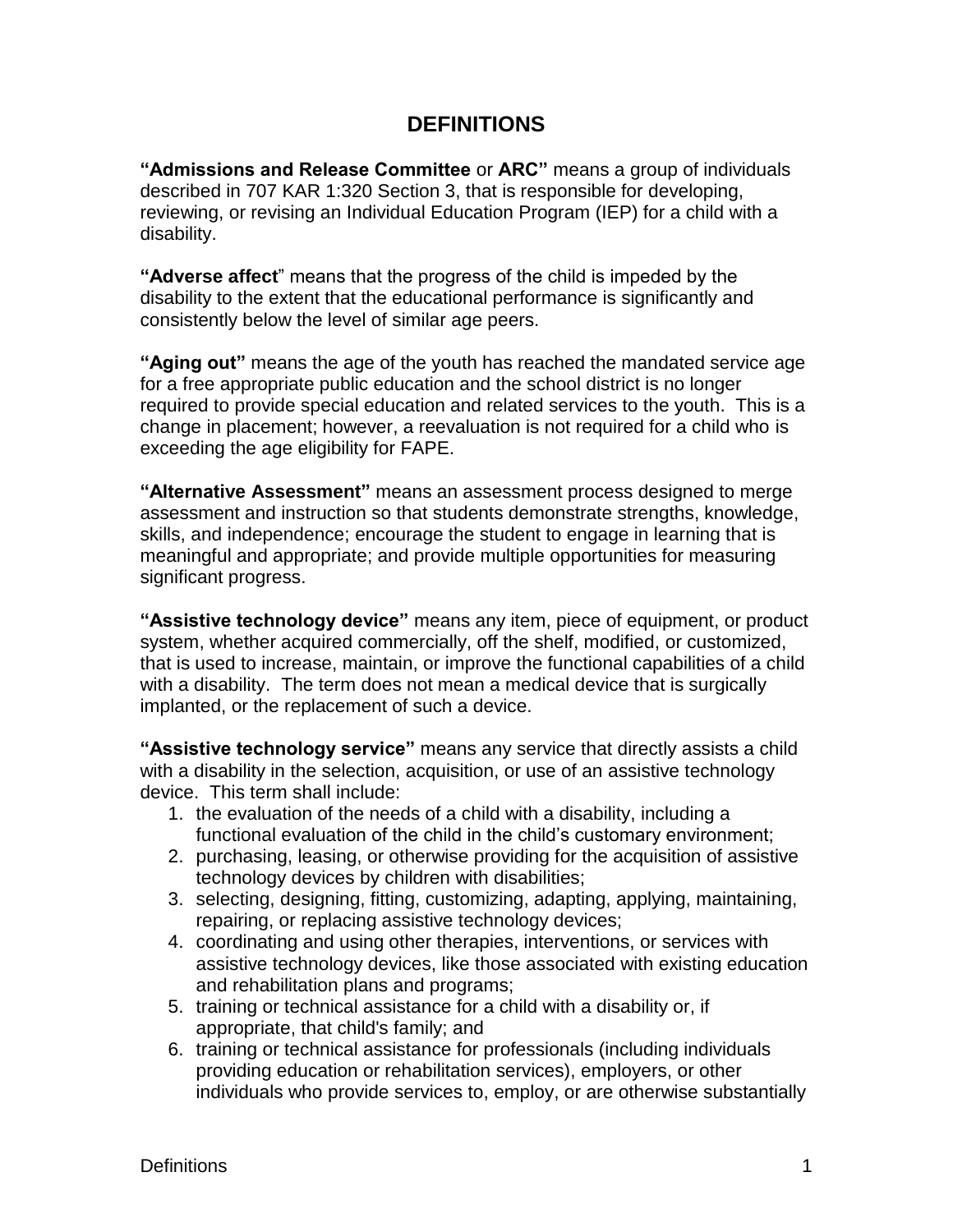involved in the major life functions of the child.

**"Autism"** means a developmental disability significantly affecting verbal and nonverbal communication and social interaction, generally evident before age three (3) that adversely affects a child's educational performance. Other characteristics often associated with autism are engagement in repetitive activities and stereotyped movements, resistance to environmental change or change in daily routines, and unusual responses to sensory experiences. The term shall not apply if a child's educational performance is adversely affected primarily because the child has an emotional-behavior disability.

**"Beyond the control of school"** means any child who has been found by the court to have repeatedly violated the rules and regulations of the school as provided in KRS 158.150, and as documented in writing by the school as a part of the school's petition or as an attachment to the school's petition. The petition or attachment shall describe the student's behavior and all interventions strategies attempted by the school. KRS 600.020 (3)

**"Braille"** means the system of reading and writing through touch commonly known as Standard English Braille. KRS 158.281 (1)

**"Business day"** means Monday through Friday except for federal and state holidays, unless a holiday is specifically included in the designation of business day as in 707 KAR 1:370 Section 1.

**"Caseload for special classes"** means the number of children with disabilities assigned to a teacher of exceptional children for the purpose of providing individualized specially designed instruction and related services in a special class setting.

**"Change of placement because of disciplinary removals"** means a change of placement occurs if:

- 1. the removal is for more than ten (10) consecutive schools days; or
- 2. the child has been subjected to a series of removals that constitute a pattern (which is determined on a case-by-case basis) because:
	- a. the series of removals total more than 10 school days in a school year;
	- b. the child's behavior is substantially similar to the child's behavior in previous incidents that resulted in the series of removals; and
	- c. of additional factors, including the length of each removal, the total amount of time the child has been removed, and the proximity of the removals to one another.

**"Certificate of Attainment"** means the certificate a student with a disability who meets criteria for an alternate portfolio receives upon completion of a program designed by the Admissions and Release Committee.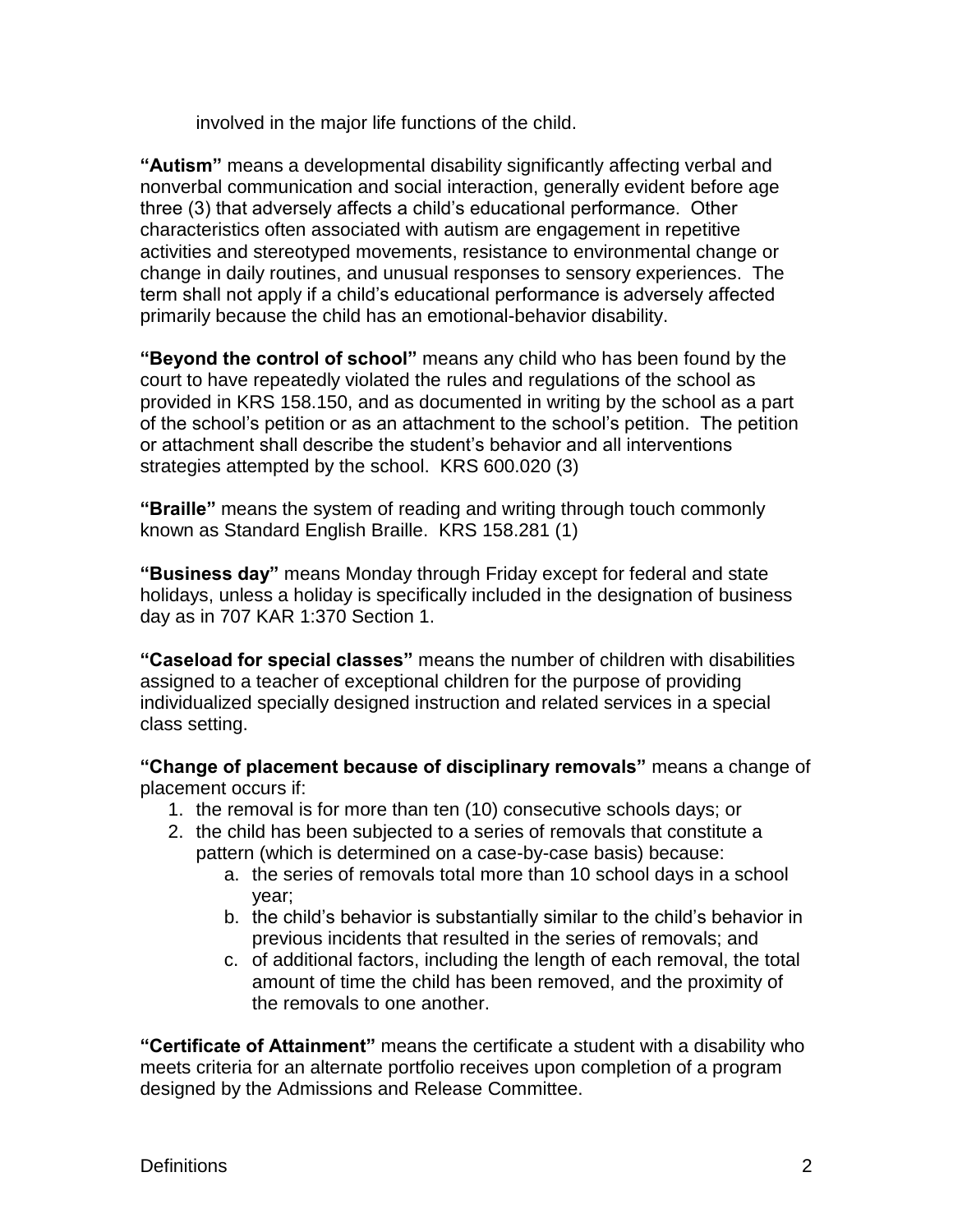**"Child with a disability"** means a child evaluated in accordance with 707 KAR 1:300 as meeting the criteria listed in the definitions in this section for autism, deaf-blindness, developmental delay, emotional-behavior disability, hearing impairment, mental disability, multiple disabilities, orthopedic impairment, other health impairment, specific learning disability, speech or language impairment, traumatic brain injury, or visual impairment which has an adverse affect on the child's educational performance and who, as a result, needs special education and related services.

**"Class size for resource classes"** means the number of children with disabilities assigned to a teacher of exceptional children per period, block, or the specified length of time set by the individual school.

**"Collaboration"** means, for purposes of determining class size in 707 KAR 1:350, Section 2, a teacher of exceptional children works with children with disabilities in the regular classroom to provide specially designed instruction and related services.

**"Complaint"** means a written allegation that a local education agency (LEA) has violated a requirement of the Individuals with Disabilities Education Act (IDEA) or an implementing administrative regulation, and the facts on which the statement is based.

**"Compliance"** means the obligations of state or federal requirements are met.

**"Compliance monitoring report"** means a written description of the findings of an investigation, like on-site monitoring, citing each requirement found in noncompliance.

## **"Consent"** means:

- 1. A parent has been fully informed of all information relevant to the activity for which consent is sought, in his native language, or other mode of communication;
- 2. A parent understands and agrees in writing to the carrying out of the activity for which his consent is sought, and the consent describes the activity and lists the records, if any, that will be released and to whom;
- 3. A parent understands that the granting of consent is voluntary on the part of the parent and may be revoked at any time; and
- 4. If a parent revokes consent, that revocation is not retroactive.

**"Controlled substance"** means a drug or other substance identified under 21 U.S.C. Section 812 (c).

**"Core academic subjects"** means English, reading or language arts, mathematics, science, foreign language, civics and government, economics, arts,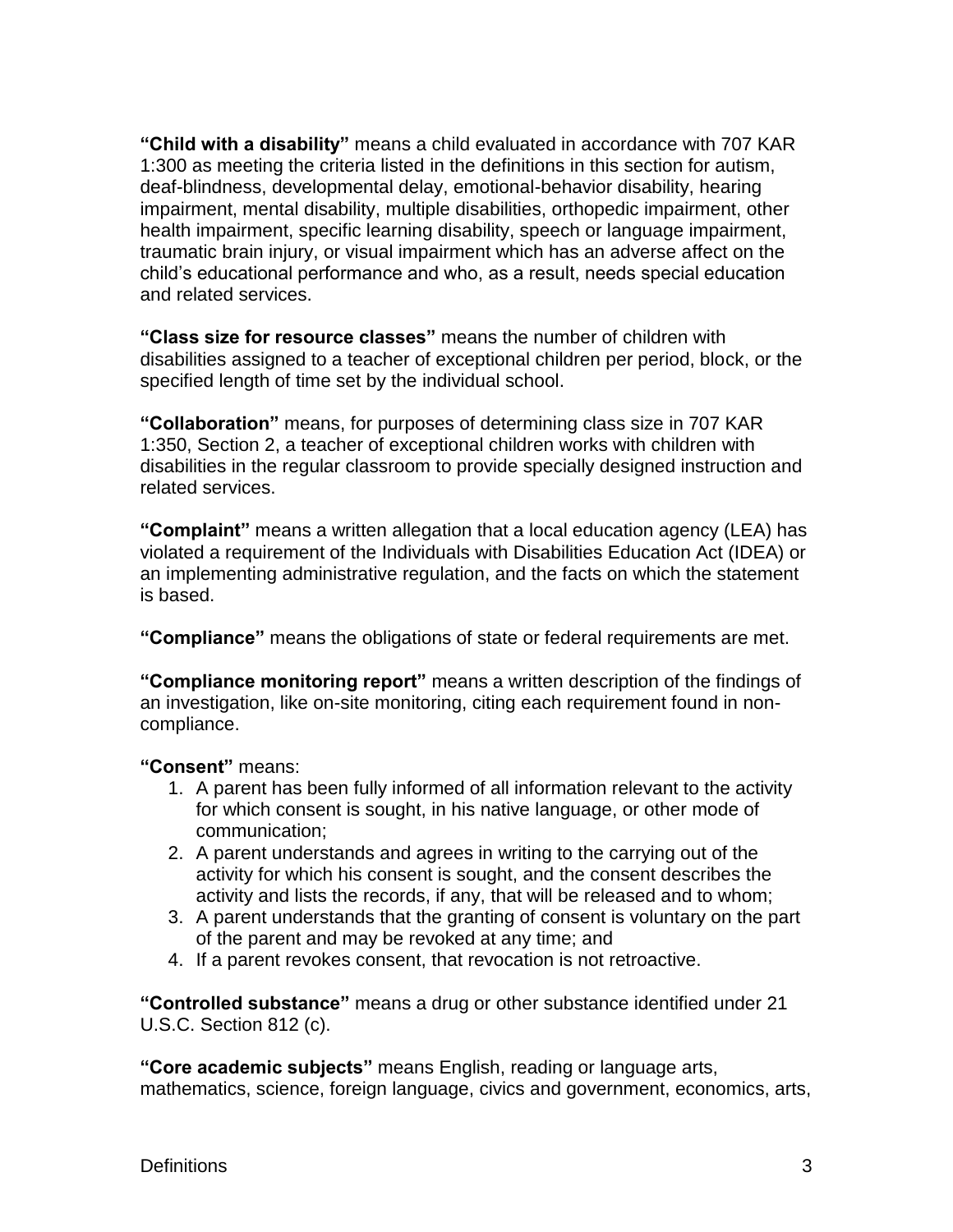history, and geography.

**"Corrective action plan"** or "CAP" means a written improvement plan describing activities and timelines, with persons responsible for implementation, developed to correct identified areas of non-compliance, including directives from the Kentucky Department of Education, specifying actions to be taken to fulfill a legal obligation.

**"Course of study"** means a multi-year description of coursework from the student's current school year to the anticipated exit year designed to achieve the student's desired post-school goals.

**"Day"** means calendar day unless otherwise indicated as business day or school day.

**"Deaf-Blindness"** means concomitant hearing and visual impairments that have an adverse affect on the child's education performance, the combination of which causes severe communication and other developmental and educational needs that cannot be accommodated in special education programs solely for children with deafness or children with blindness, unless supplementary assistance is provided to address educational needs resulting from the two disabilities.

**"Destruction of Educational Records"** means physical destruction or removal of personal identifiers from information so that the information is no longer personally identifiable.

**"Developmental delay (DD)"** means that a child within the ages of three (3) through eight (8) has not acquired skills, or achieved commensurate with recognized performance expectations for his age in one or more of the following developmental areas: cognition, communication, motor development, socialemotional development, or self-help-adaptive behavior. Developmental delay includes a child who demonstrates a measurable, verifiable discrepancy between expected performance for the child's chronological age and current level of performance. The discrepancy shall be documented by:

- 1. scores of two (2) standard deviations or more below the mean in one of the areas listed above as obtained using norm-referenced instruments and procedures;
- 2. scores of one and one-half standard deviations below the mean in two (2) or more of the areas listed above using norm-referenced instruments and procedures; or
- 3. the professional judgment of the ARC that there is a significant atypical quality or pattern of development. Professional judgment shall be used only where normed scores are inconclusive and the ARC documents in a written report the reasons for concluding that a child has a developmental delay.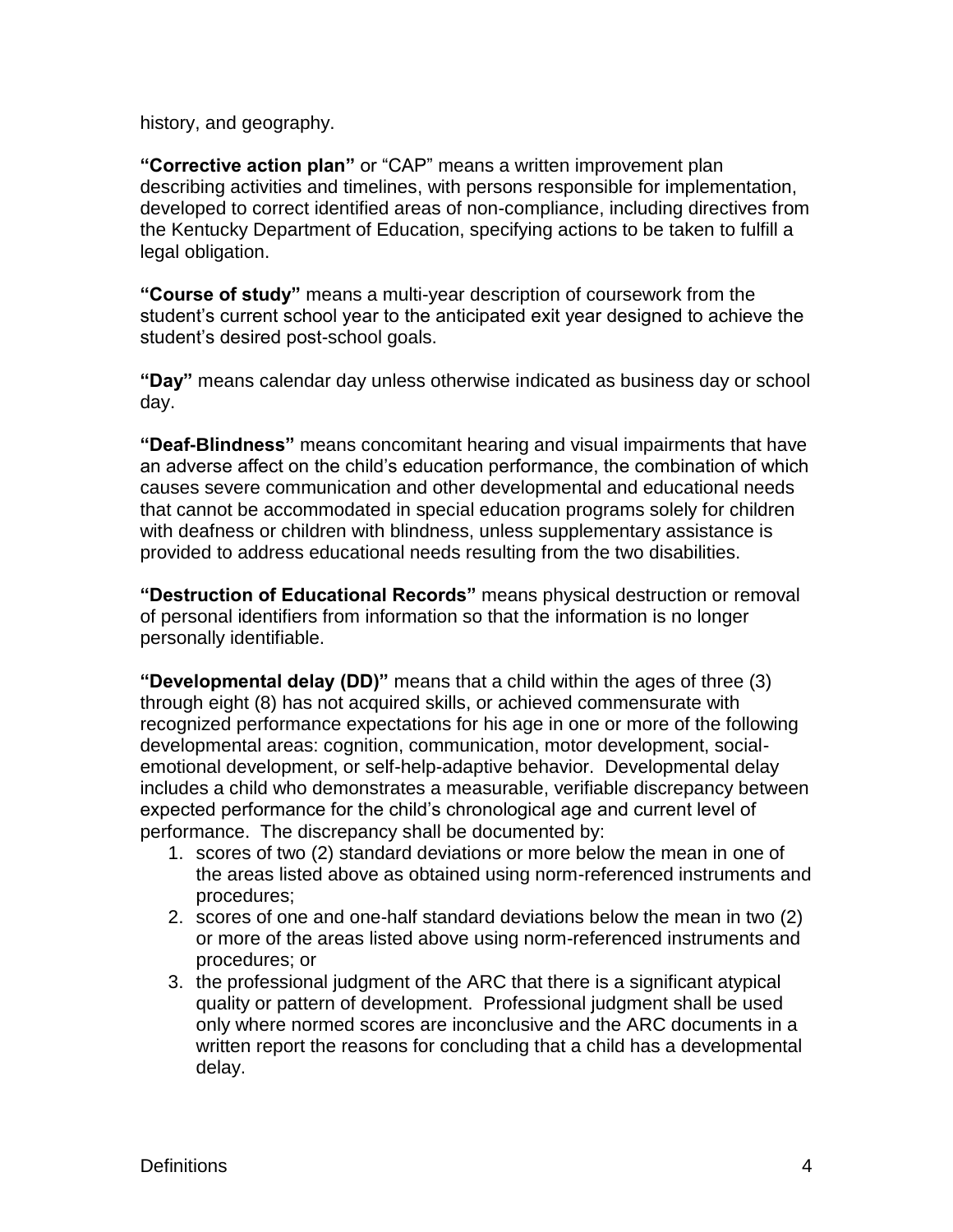**"Education Records"** as defined in the Family Educational Rights and Privacy Act of 1974, 20 U.S.C. Section 1232 g, means those records that are directly related to a student and maintained by an educational agency or institution.

**"Emancipated Student"** means a married child under the age of 18 years. Students who are emancipated represent themselves in the educational decision-making process, unless they have been declared legally incompetent pursuant to KRS Chapter 387. If a child has been declared legally incompetent, OCSD obtains an official copy of the court order appointing a legal guardian. KRS 159.010

**"Emotional-behavioral disability"** or EBD means that a child, when provided with interventions to meet instructional and social-emotional needs, continues to exhibit one or more of the following, when compared to the child's peer and cultural reference groups, across settings, over a long period of time and to a marked degree:

- 1. severe deficits in social competence or appropriate behavior which cause an inability to build or maintain satisfactory interpersonal relationships with adults or peers;
- 2. severe deficits in academic performance which are not commensurate with the student's ability level and are not solely a result of intellectual, sensory, or other health factors but are related to the child's socialemotional problem;
- 3. a general pervasive mood of unhappiness or depression; or
- 4. a tendency to develop physical symptoms or fears associated with personal or school problems.

This term does not apply to children who display isolated (not necessarily one) inappropriate behaviors that are the result of willful, intentional, or wanton actions unless it is determined through the evaluations process that the child does have an emotional-behavioral disability.

**"Enforcement"** means the Kentucky Department of Education takes steps to ensure federal and state special education requirements are implemented.

**"Extended school year services"** means specially designed instruction and related services that are provided to a child with a disability beyond the normal school year in accordance with the child's IEP at no cost to the parents.

**"Free appropriate public education (FAPE)"** means special education and related services that:

- 1. are provided at public expense, under public supervision and direction, and without charge;
- 2. meet the standards of the Kentucky Department of Education included in 707 KAR Chapter 1 and the Program of Studies, 704 KAR 3:303, as appropriate;
- 3. include preschool, elementary school, or secondary school education in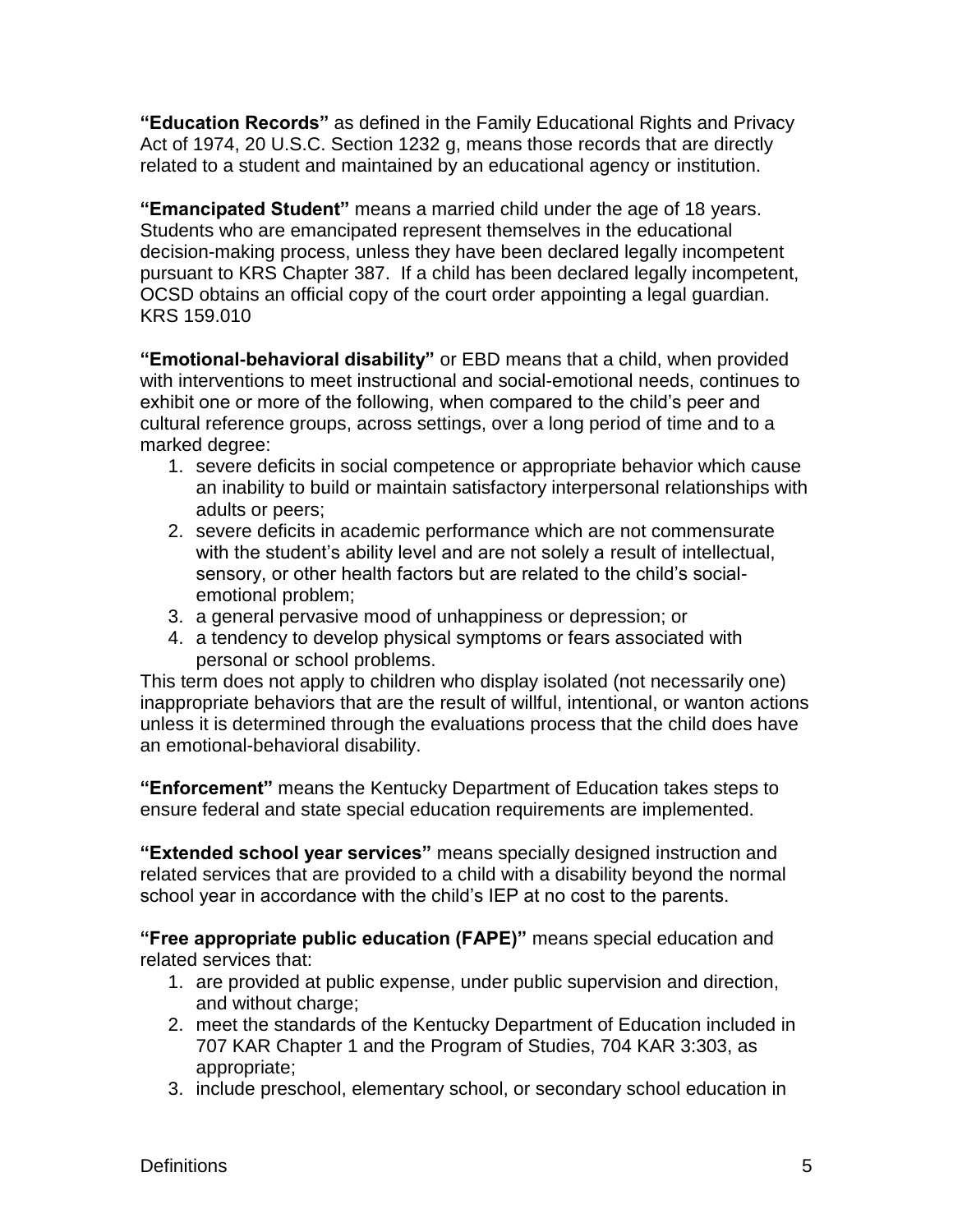the state; and

4. are provided in conformity with an individual education program (IEP) that meets the requirements of 707 KAR 1:320.

**"Full and individual evaluation"** means the collection, analysis, interpretation, and documentation of a variety of evaluation data sources related to the suspected disability, administered selectively with the individual child or youth, which is used by an Admissions and Release Committee (ARC) to determine eligibility and plan an appropriate individual education program. The ARC does not use the results from group-administered tests or procedures for determining the presence of a disability.

**"Functional"** means activities and skills that are not considered academic or related to a child's academic achievement as measured on statewide assessments contained in 703 KAR Chapter 5.

**"General education interventions or early childhood screenings"** may include records of academic and behavioral interventions attempted and data collected during planning, implementing, monitoring and evaluating the child's response to interventions. For preschool children, this includes records of screening activities, vision and hearing screening, and results of other assessments.

**"Graduates"** means a child completes the established program of study leading to the receipt of a diploma and leaves the school system. The Board of Education grants a youth with a disability a diploma who has met the State Board of Education criteria standards. Each youth with a disability who completes the secondary program is given the opportunity to participate in graduation ceremonies with peers who are not disabled.

**"Hearing impairment"** sometimes referred to as "deaf" or "hard of hearing", means a hearing loss that:

- 1. may be mild to profound, unilateral or bilateral, permanent or fluctuating, and is determined by:
	- a. an average pure-tone hearing loss in the speech range (500Hz, 1000Hz, and 2000Hz) of at least 25dB in the better ear; or
	- b. an average pure-tone hearing loss in the high-frequency range (2000Hz, 4000Hz, and 6000Hz) of at least 45dB in the better ear; or
	- c. an average pure-tone unilateral hearing loss in the speech range (500Hz, 1000Hz, and 2000Hz) of at least 60dB in the impaired ear; and
- 2. results in difficulty identifying linguistic information through hearing; and,
- 3. has an adverse effect on the child's educational performance.

**"High school diploma"** means the student has completed the required course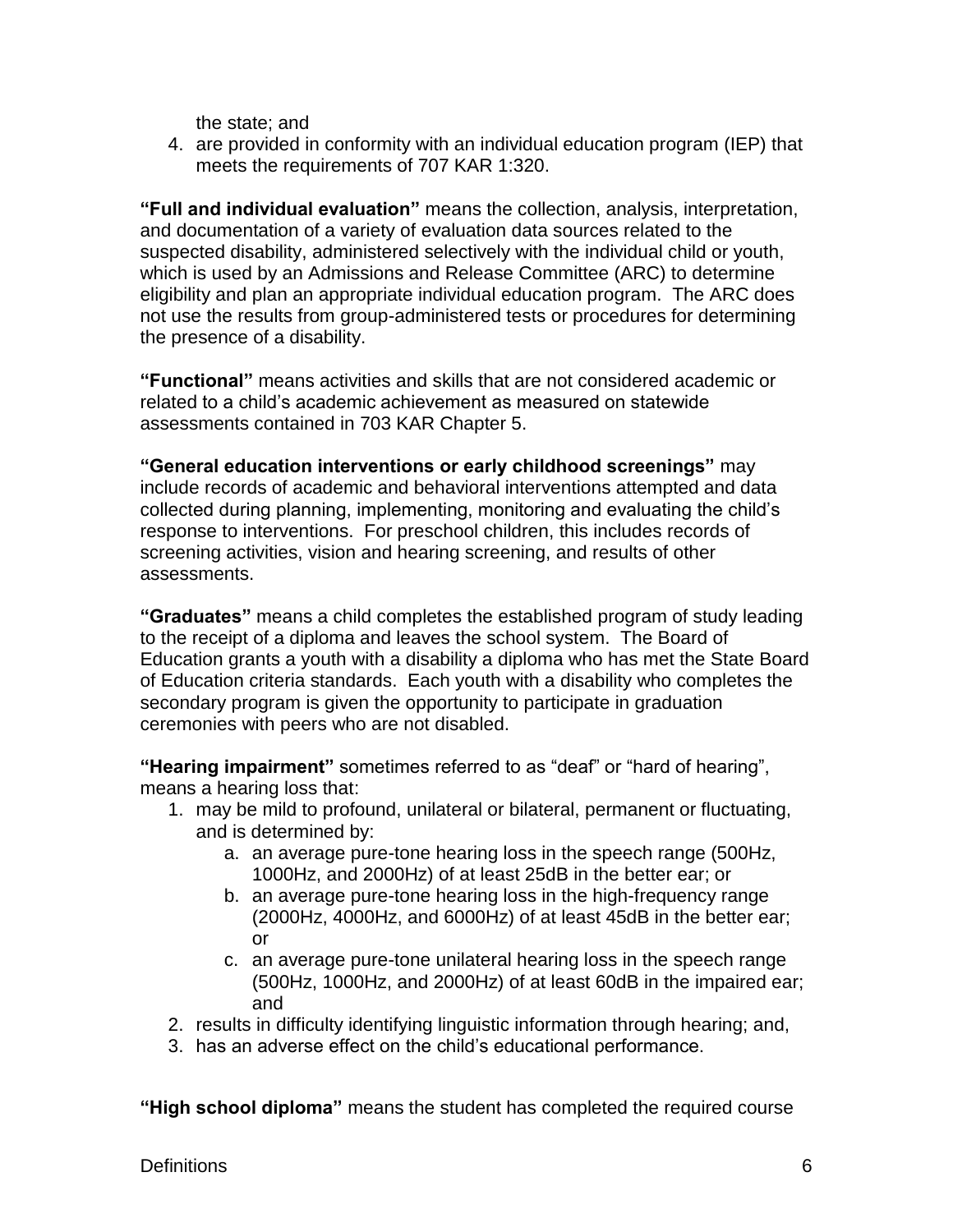of study with the minimum number of credit hours as required by 704 KAR 3:305 and any applicable local district requirements. "High school diploma" does not mean a certificate of completion or a GED.

**"Home school"** means for purposes of 707 KAR Chapter 1 only, a private school primarily conducted in one's residence.

**"IDEA"** means the Individuals with Disabilities Education Act, 20 U.S.C. Section 1400 through 1450, as amended.

**"Independent educational evaluation"** means an evaluation conducted by a qualified examiner who is not employed by the LEA responsible for the education of the child in question.

**"Individual education program"** or IEP means a written statement for a child with a disability that is developed, reviewed and revised in accordance with 707 KAR 1:320.

**"Interpreting services"** means, with respect to children who are deaf or hard of hearing, oral transliteration services, cued language transliteration services, sign language transliteration and interpreting services, and transcription services such as communication access real-time translation (CART) C-Print and TypeWell and special interpreting services for children who are deaf-blind.

**"Interviews"** include interviews with parents, teachers, related services personnel, and other caregivers as well as with the student, if appropriate. The information gathered during the interview process may include instructional history, social history, medical information, learning preferences, and other data.

**"Legal Guardian"** means an individual, agency, or corporation appointed by the District Court to have care, custody, and control of a minor who has been declared legally incompetent pursuant to KRS Chapter 387. OCSD obtains an official copy of the court order appointing a legal guardian.

**"Local educational agency"** or LEA means a public local board of education or other legally constituted public authority that has either administrative control or direction of public elementary or secondary schools in a school district or other political subdivision of the Commonwealth. LEA also means any other public institution or agency, including the Kentucky School for the Blind (KSB) and the Kentucky School for the Deaf (KSD), that is charged by state statute with the responsibility of providing educational services to children with disabilities.

**"Mental disability"** means that a child has one of the following:

- 1. a mild mental disability (MMD) in which:
	- a. cognitive functioning is at least two (2) but no more than three (3) standard deviations below the mean;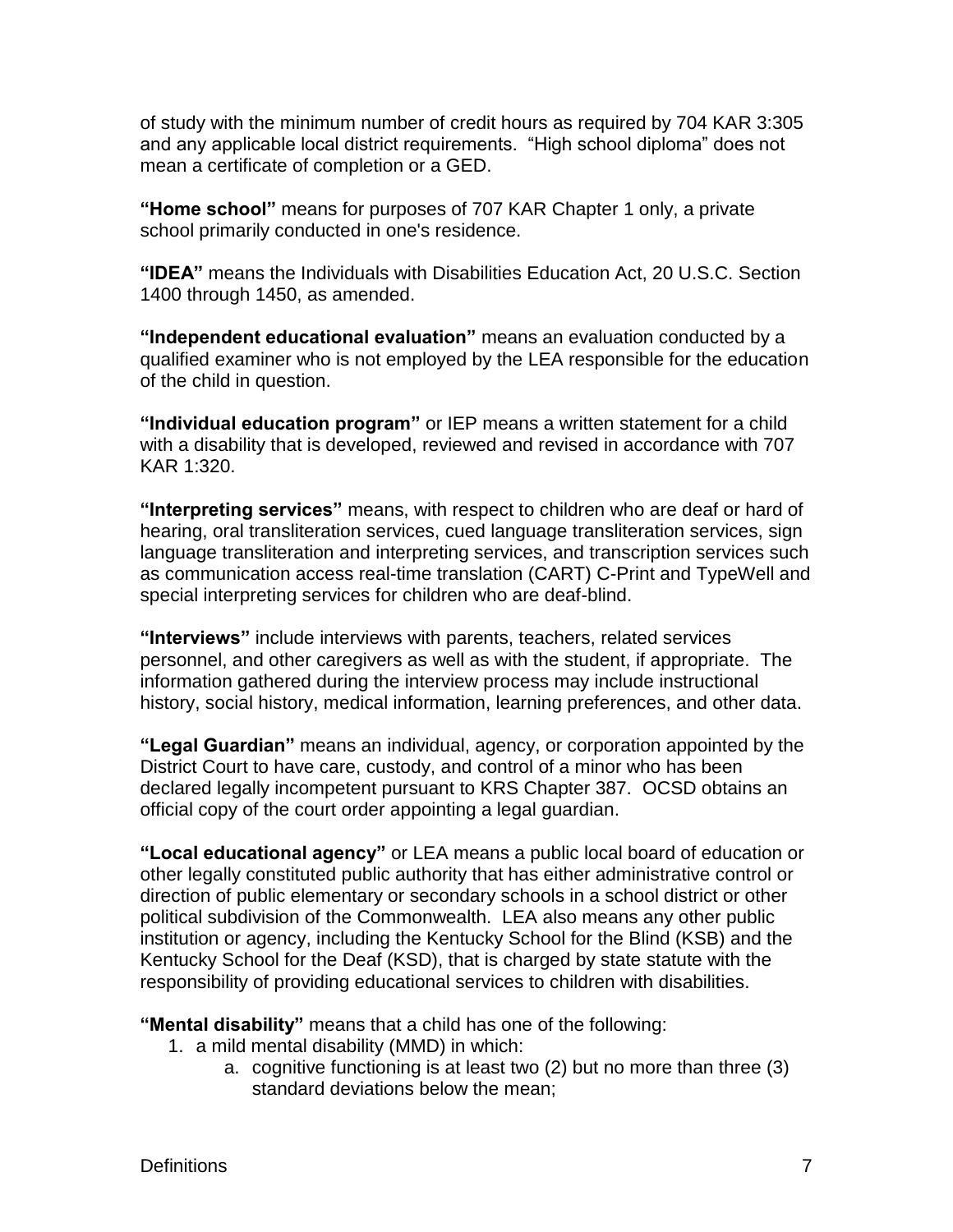- b. adaptive behavior deficit is at least two (2) standard deviations below the mean;
- c. a severe deficit exists in overall academic performance including acquisition, retention, and application of knowledge; and
- d. manifestation is typically during the developmental period; or
- 2. a functional mental disability (FMD) in which:
	- a. cognitive functioning is at least three (3) or more standard deviations below the mean;
	- b. adaptive behavior deficits are at least three (3) or more standard deviations below the mean;
	- c. a severe deficit exists in overall academic performance including acquisition, retention, and application of knowledge; and
	- d. manifestation is typically during the developmental period.

**"Monitoring"** means gathering and reviewing information to determine if a project or program meets state and IDEA requirements including the implementation of corrective action plans.

**"Multiple disabilities"** or MD means concomitant impairments that have an adverse affect on the child's educational performance, the combination of which causes severe educational needs that cannot be accommodated in special education programs solely for one of the impairments. Examples of MD include mental disability-blindness, and mental disability-orthopedic impairment. Multiple disabilities does not mean deaf-blindness nor does it mean a speech or language impairment in combination with another category of disability. "A pupil is not considered to have a multiple disability if the adverse affect on educational performance is solely the result of deaf-blindness or the result of speech or language disability and one (1) other disabling condition." {KRS 157.200 (1)(h)}

**"Native language"** means, if used in reference to an individual of limited English proficiency, the following:

- 1. the language normally used by that individual, or, in the case of a child, the language normally used by the parents of the child;
- 2. in all direct contact with a child (including evaluation of the child), the language normally used by the child in the home or learning environment; or
- 3. for an individual with deafness or blindness, or for an individual with no written language, the mode of communication that is normally used by the individual such as sign language, Braille, or oral communication.

**"Observations"** include structured behavioral observations, rating scales, ecological instruments, behavioral interventions, functional analysis of behavior and instruction, anecdotal, and other observations (conducted by parents, teachers, related services personnel, and others).

**"Orthopedic impairment"** or OI means a severe orthopedic impairment that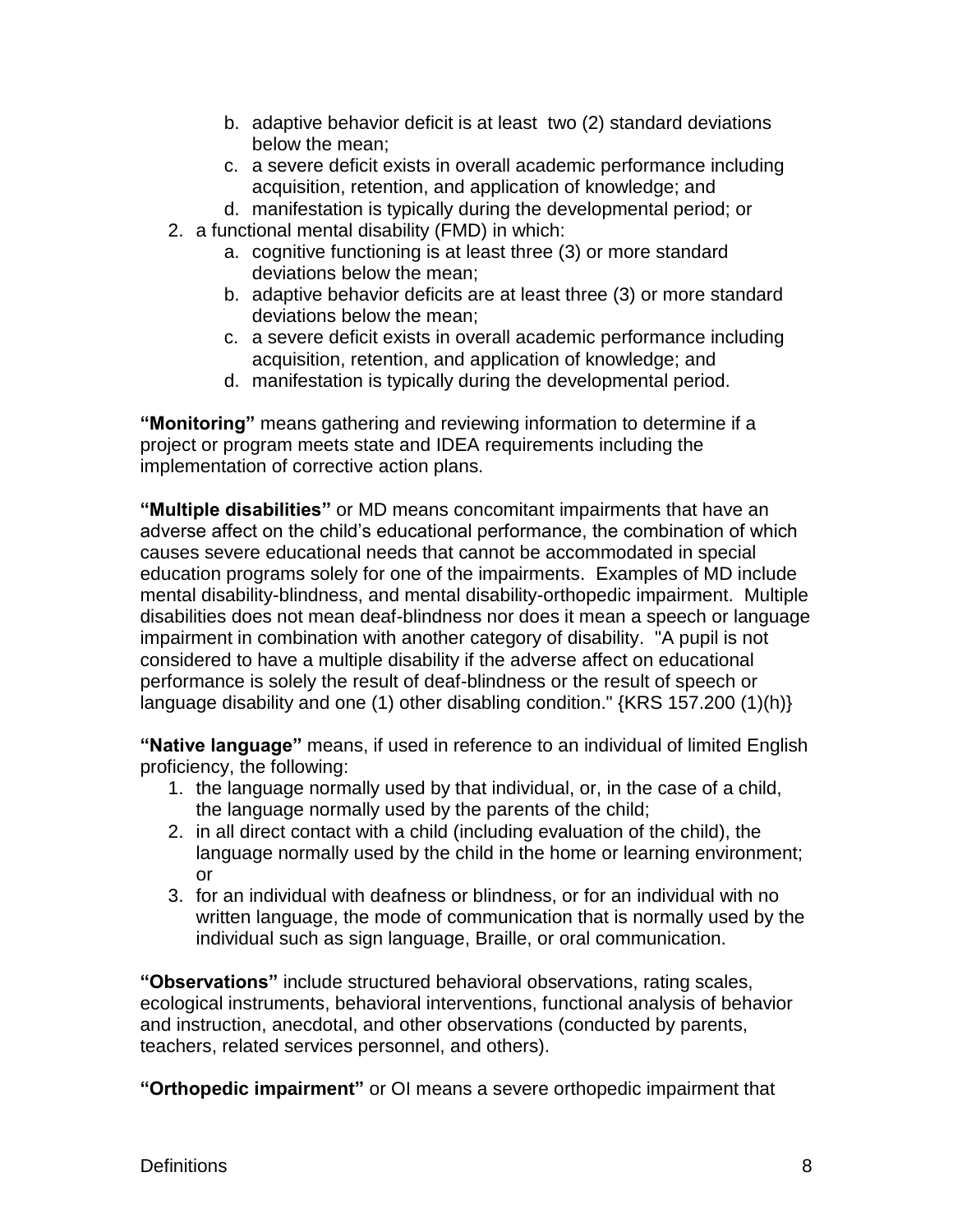adversely affects a child's educational performance. The term includes an impairment caused by a congenital anomaly such as clubfoot, absence of some member, etc., an impairment caused by disease such as poliomyelitis, bone tuberculosis, etc., and an impairment from other causes such as cerebral palsy, amputations, and fractures or burns that causes contractures. "Orthopedic impairment means a severe physical impairment of bone or muscle which adversely affects educational performance to the extent that specially designed instruction is required for the pupil to benefit from education. The term includes physical impairments caused by congenital anomaly, disease, and from other causes." {KRS 157.200 (1) (a)}

**"Other health impairment"** or OHI means having limited strength, vitality, or alertness, including a heightened alertness to environmental stimuli, that results in limited alertness with respect to the educational environment, that:

- 1. is due to a chronic or acute health problem such as acquired immune deficiency syndrome, asthma, attention deficit disorder, or attention deficit hyperactivity disorder, diabetes, epilepsy, a heart condition, hemophilia, lead poisoning, leukemia, nephritis, rheumatic fever, sickle cell anemia, Tourette syndrome, or tuberculosis; and
- 2. adversely affects a child's educational performance.

**"Parent"** means:

- 1. a biological or adoptive parent of a child;
- 2. a guardian generally authorized to act as the child's parent, or authorized to make educational decision for the child, but not the state if the child is a ward of the state;
- 3. a person acting in the place of a biological or adoptive parent such as a grandparent or stepparent or other relative with whom the child lives, or a person who is legally responsible for the child's welfare;
- 4. a foster parent if the biological or adoptive parents grant authority, in writing, for the foster parent to make educational decisions on the child's behalf, and the foster parent is willing to make educational decisions required of parents under 707 KAR Chapter 1, and has no interest that would conflict with the interests of the child; or
- 5. a surrogate parent who has been appointed in accordance with 707 KAR 1:360, Section 6.

## **"Participating agency**" means:

- 1. (for educational records) any agency or institution that collects, maintains, or uses personally identifiable information or from which information is obtained, under Part B of the Act.
- 2. (for transition services) a state or local agency that is financially and legally responsible for providing transition services to a child with a disability.

**"Personally identifiable information"** means information that includes the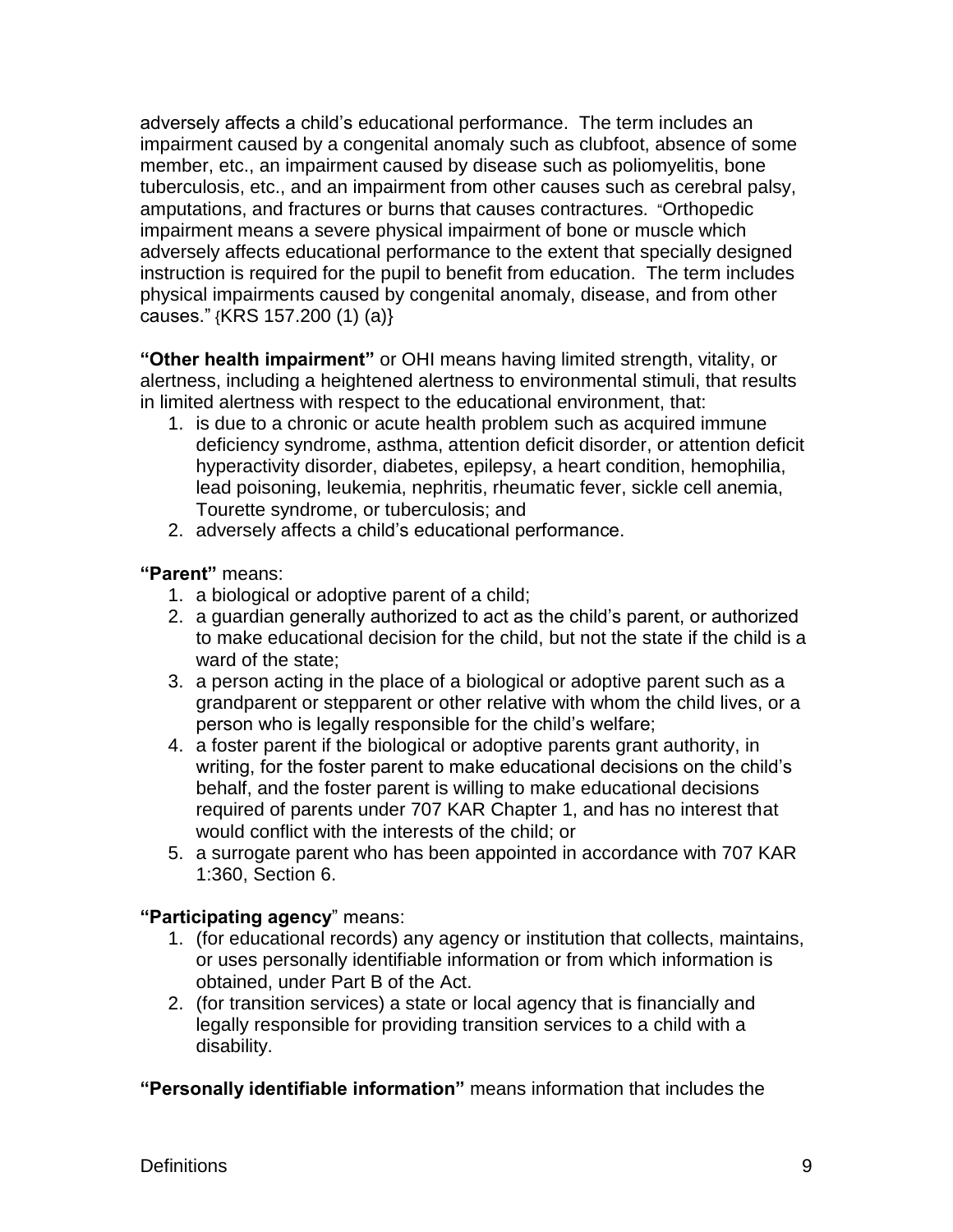name of the child, the child's parents, or other family member, the address of the child, a personal identifier, including the child's social security number or student number, or a list of personal characteristics or other information that would make it possible to identify the child with reasonable certainty.

**"Postsecondary goals"** means those goals that a student hopes to achieve after leaving high school.

**"Private school children with disabilities"** means children with disabilities enrolled by their parents in private elementary or secondary schools as defined by IDEA regulations, 34 CFR Part 300.13 and 300.36, and not children with disabilities enrolled in private schools upon referral by a LEA.

**"Public expense"** means that the LEA either pays for the full cost of the services to meet the requirements of 707 KAR Chapter 1 or ensures that the services are otherwise provided at no cost to the parent. Nothing in these regulations shall relieve an insurer or similar third party from an otherwise valid obligation to provide or to pay for services provided to a child with a disability.

**"Qualified personnel"** means personnel who meet the statutory or regulatory qualifications for each respective profession currently applicable in this state.

**"Reasonable efforts to obtain voluntary compliance"** means active and ongoing efforts by the Kentucky Department of Education through technical assistance and negotiation to arrive at an acceptable corrective action plan and follow through on an agreed upon corrective action plan.

**"Resource class"** means a special education class established to serve only children and youth with disabilities who need specially designed instruction on a part time basis, provided individually or in small groups, which cannot be provided in a regular education class.

**"Record Review"** includes a review of information provided by the parents, current classroom-based assessments, information from Infant-Toddler service providers, health/medical records, records from previous evaluations, vision and hearing screening and evaluation results, reports from other agencies, portfolios, cumulative file information, curriculum guides, and other records.

**"Related services"** means transportation and such developmental, corrective, or supportive services as are required to assist a child with a disability to benefit from special education. It includes speech-language pathology and audiology services, interpreting services, psychological services, physical and occupational therapy, recreation including therapeutic recreation, early identification and assessment of disabilities in children, counseling services including rehabilitation counseling, orientation and mobility services, and medical services for diagnostic or evaluation purposes. Related services also means school health services and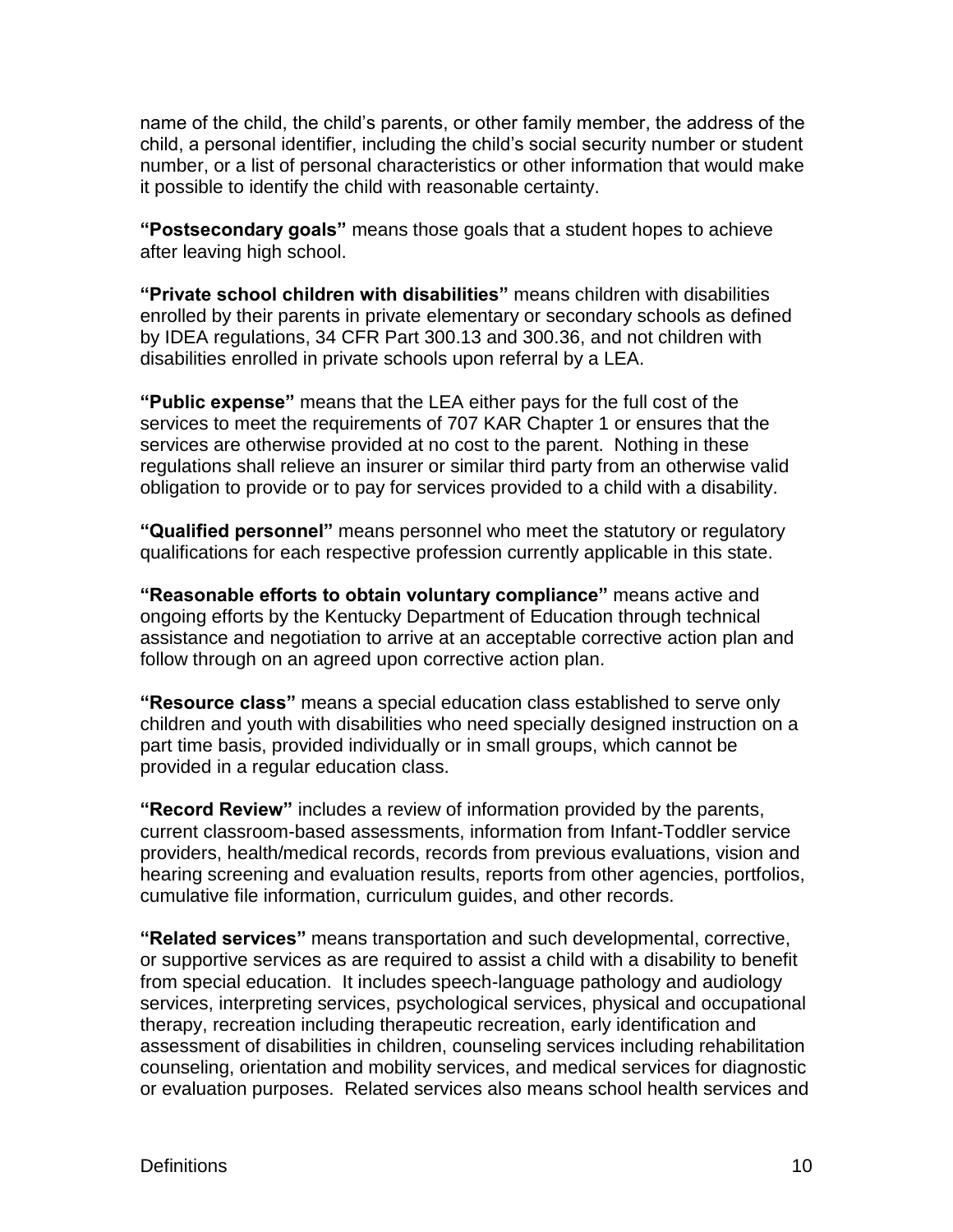school nurse services, social work services in school, and parent counseling and training. "Related services" do not include a medical device that is surgically implanted, the optimization of that device's functioning (such as mapping) maintenance of that device, or the replacement of that device. The definition of "related services" does not:

- 1. limit the responsibility of the LEA to appropriately monitor and maintain medical devices that are needed to maintain the health and safety of the child, including breathing, nutrition, or operation of other bodily functions, while the child is transported to and from school or is at school;
- 2. prevent the routine checking of an external component of a surgically implanted device to make sure it is functioning properly; or
- 3. limit the right of a child with a surgically implanted device to receive related services that are determined by the ARC to be necessary for the child to receive FAPE.

**"Release"** means a child with a disability no longer needs special education and related services and ARC releases the child from services. The ARC completes a reevaluation prior to releasing the child.

**"Sanctions"** means actions such as technical assistance, consultation, or training, among others that are taken by the Kentucky Department of Education in response to an LEA's failure to comply with the required standards in state and federal laws and administrative regulations.

**"School day"** means any day, including a partial day that children are in attendance at school for instructional purposes. School day means the same thing for all children in school, including children with or without disabilities.

**"Serious bodily injury"** means bodily injury as defined in 18 U.S.C. Section 1365 (h) (3).

**"Services plan"** means a written statement that describes the special education or related services that the LEA will provide to a parentally-placed child with a disability enrolled in a private school who has been designated to receive services, including the location of the services and any transportation necessary that is developed in accordance with 707 KAR 1:370.

**"Special class"** means a special education class established to serve only children and youth with disabilities who need a comprehensive, self-contained, specially designed instructional program in a highly structured environment for the majority of or the entire school day.

**"Special education"** means specially designed instruction, at no cost to the parents, to meet the unique needs of the child with a disability including instruction in the classroom, in the home, in hospitals and institutions, and in other settings. Special education means speech-language pathology services, (if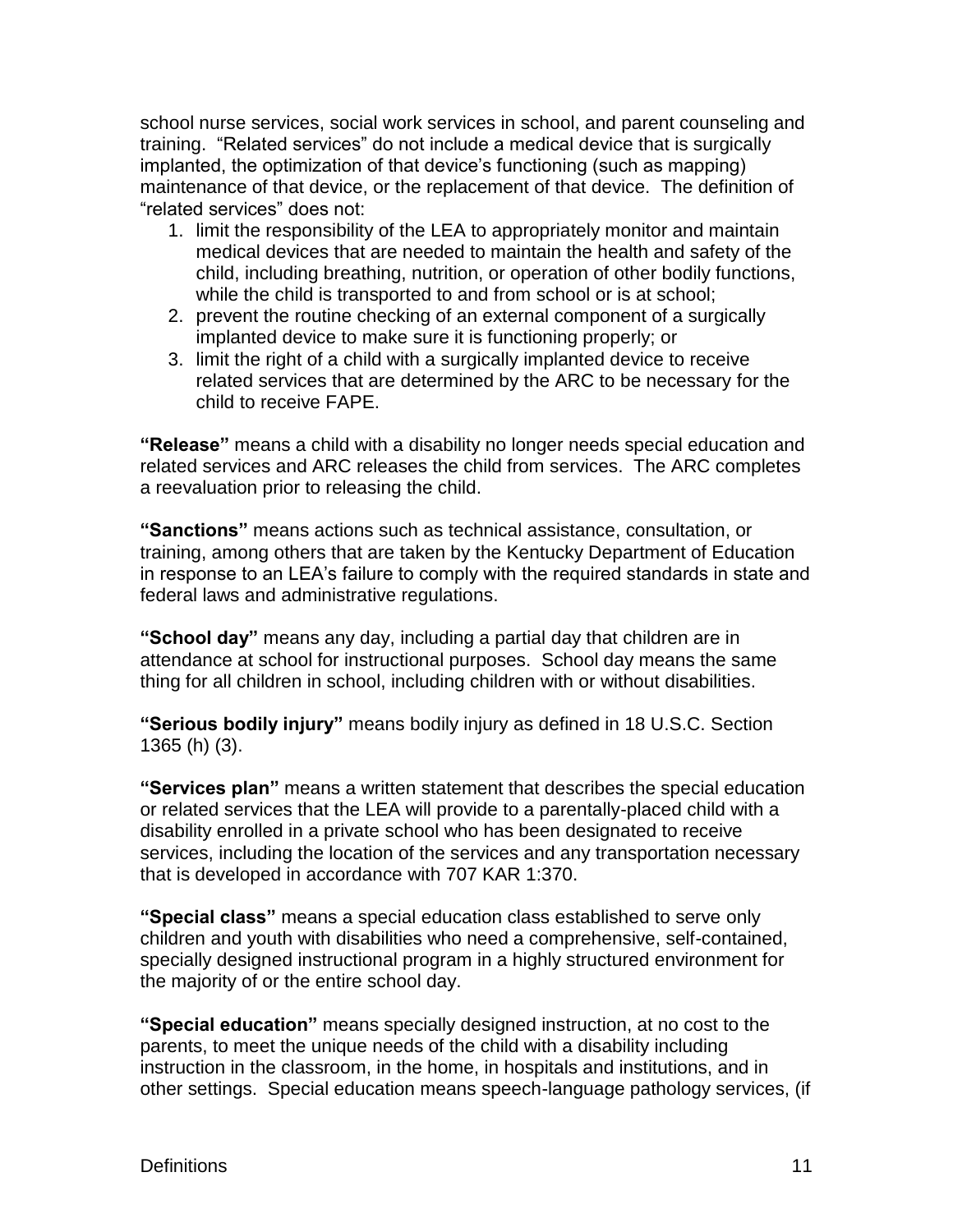the service is considered special education rather than a related service), travel training, and vocational education.

**"Special education class"** means a setting where personnel provide specially designed instruction and related services and where all of the children or youth have disabilities. A special education class is provided only if needed to implement the placement decision of an ARC for a child or youth with a disability.

**"Special education mentor"** means individuals with exceptional expertise, experience, and certification in special education administration or teaching granted the authority described in KRS 157.197, Kentucky Special Education Mentor Program.

**"Specially-designed instruction"** means adapting as appropriate the content, methodology, or delivery of instruction to address the unique needs of the child with a disability and to ensure access of the child to the general curriculum included in the Program of Studies, 704 KAR 3:303.

**"Specific learning disability"** or LD means a disorder that adversely affects the ability to acquire, comprehend or apply reading, mathematical, writing, reasoning, listening, or speaking skills to the extent that specially designed instruction is required to benefit from education. The specific learning disability (LD) may include dyslexia, dyscalculia, dysgraphia, developmental aphasia, and perceptual/motor disabilities. The term does not include deficits that are the result of other primary determinant or disabling factors such as vision, hearing, motor impairment, mental disability, emotional-behavioral disability, environmental or economic disadvantaged, cultural factors, limited English proficiency, or lack of relevant research-based instruction in the deficit area.

**"Specific learning disability (LD)"** means a disorder in one or more of the basic psychological processes involved in understanding or in using language, spoken or written, that may manifest itself in diminished ability to listen, think, speak, read, write, spell, or to do mathematical calculations, including conditions like perceptual disabilities, brain injury, minimal brain dysfunction, dyslexia, and developmental aphasia. Specific learning disability does not include learning problems that are primarily the result of visual, hearing, or motor disabilities, of mental disability, of emotional disturbance, or of environmental, cultural, or economic disadvantage.

**"Speech or language impairment"** means a communication disorder, including stuttering, impaired articulation, a language impairment, a voice impairment, delayed acquisition of language, or an absence of language, that adversely affects a child's educational performance.

**"Supplementary aids and services"** means aids, services, and other supports that are provided in regular education classes or other education-related settings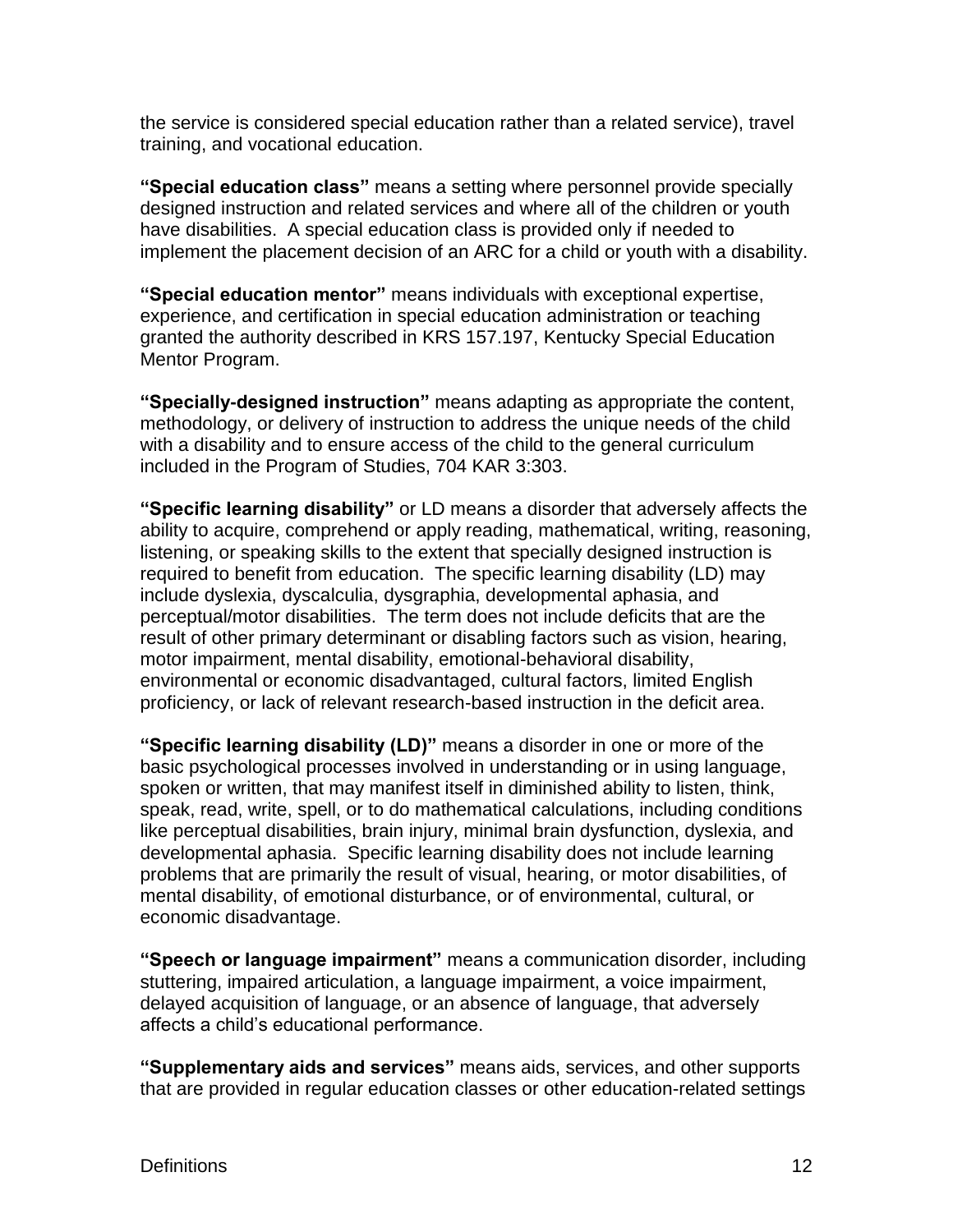to enable a child with disabilities to be educated with nondisabled children to the maximum extent appropriate in accordance with 707 KAR 1:350.

**"Tests"** include individual and group measures of ability or aptitude, performance-based assessments, norm-referenced or criterion-referenced achievement measures (national, state, or local), adaptive behavior scales, measures of motor function, speech and language, and other tests.

**"Transfer"** means the child leaves a particular school district's programs and enrolls in another educational program. Transfer procedures for a child with a disability are the same as those for a child without a disability.

**"Transition Services"** means a coordinated set of activities for a child with a disability that:

- 1. is designed to be within a results-oriented process, that is focused on improving the academic and functional achievement of the child with a disability to facilitate the child's movement from school to post-school activities, including postsecondary education, vocational training, integrated employment (including supported employment), continuing and adult education, adult services, independent living, or community participation;
- 2. is based on the individual student's needs, taking into account the child's preferences and interests; and
- 3. includes:
	- a. instruction;
	- b. related services;
	- c. community experiences;
	- d. the development of employment and other post-school adult living objectives; and
	- e. if appropriate, acquisition of daily living skills and functional vocational evaluation.

**"Traumatic brain injury"** or TBI means an acquired injury to the brain caused by an external physical force, resulting in total or partial functional disability or psychosocial impairment, or both, that adversely affects a child's educational performance. Traumatic brain injury does not mean brain injuries that are congenital or degenerative, or brain injuries induced by birth trauma. Traumatic brain injury means open or closed head injuries resulting in impairments in one or more areas, including:

- 1. cognition;
- 2. language;
- 3. memory;
- 4. attention;
- 5. reasoning;
- 6. abstract thinking;
- 7. judgment;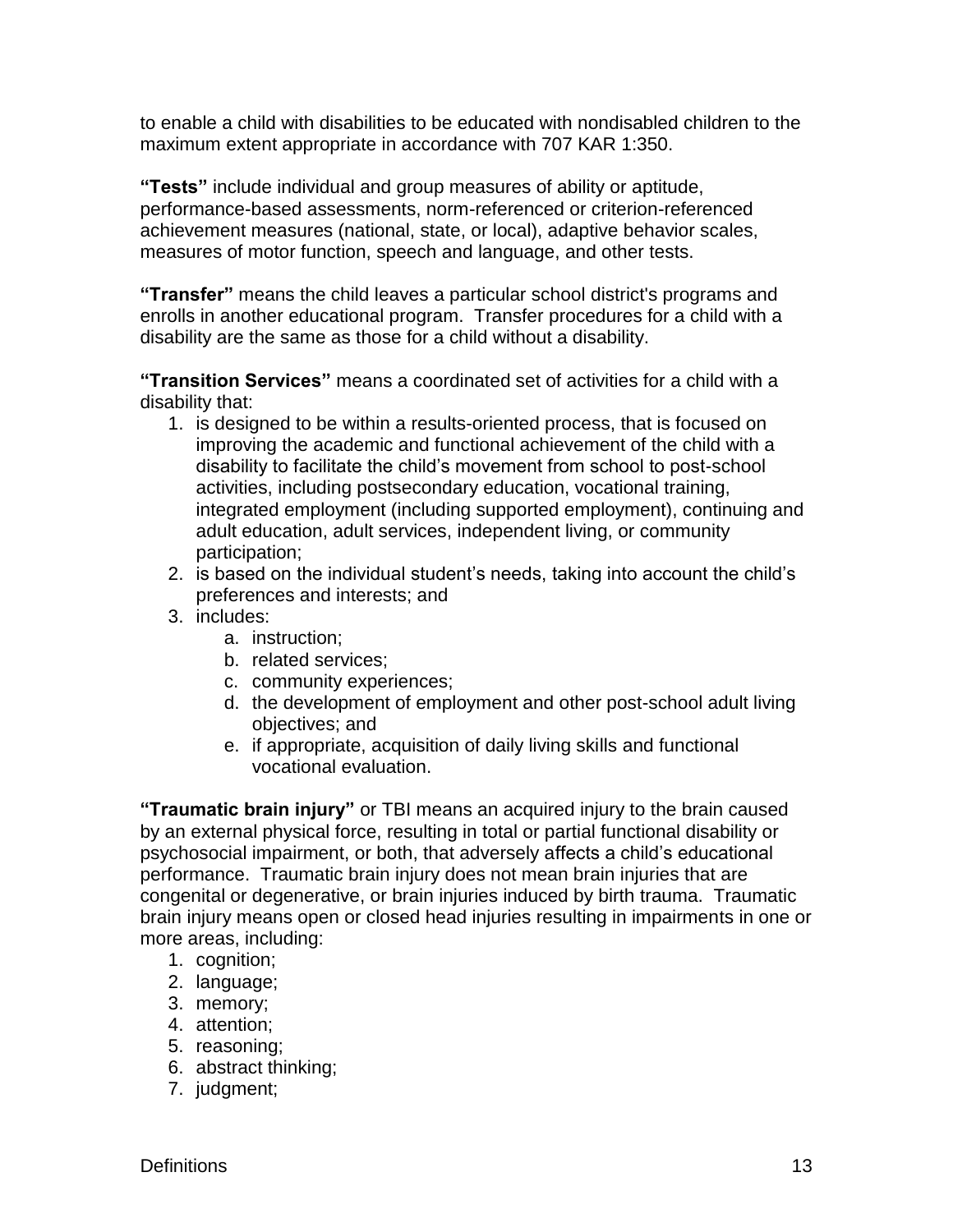- 8. problem-solving;
- 9. sensory, perceptual, and motor abilities;
- 10.psychosocial behavior;
- 11.physical functions;
- 12.information processing; and
- 13.speech.

**"Travel training"** means instruction to children with significant cognitive disabilities and any other children with disabilities, as appropriate, to enable them to develop an awareness of the environment in which they live and to learn the skills necessary to move affectively and safely from place to place within that environment such as school, home, work and community.

"**Visual impairment (VI)"** means a child has a vision loss, even with correction, that:

(a) requires specialized materials, instruction in orientation and mobility, Braille, visual efficiency, or tactile exploration;

- (b) has an adverse affect on the child's educational performance; and
- (c) meets the following:

1. the child has a visual acuity with prescribed lenses that is 20/70 or worse in the better eye; or

2. the child has a visual acuity that is better than 20/70 and the child has one (1) of the following conditions:

- 1. a medically diagnosed progressive loss of vision;
- 2. a visual field of 20 degrees or worse;
- 3. a medically diagnosed condition of cortical blindness; or
- 4. a functional vision loss.

**"Visually disabled"** means a visual impairment, which, even with correction, adversely affects educational performance to the extent that specially designed instruction is required for the pupil to benefit from education. The term includes both partially seeing and blind pupils." {KRS 157.200 (1) (j)}

**"Ward of the state"** means a child who has been committed to the Cabinet for Families and Children or the Department of Juvenile Justice through a legal process, whether the commitment is voluntary or non-voluntary and the biological or adoptive parental rights have been terminated.

**"Weapon"** means "dangerous weapon" as defined in 18 U.S.C. Section 930 g 2. A weapon, in accordance with that definition, "is a device, instrument, material or substance, animate or inanimate, that is used for, or is readily capable of, causing death, or serious bodily injury, except that such term does not include a pocket knife with a blade of less than 2 1/2 inches in length."